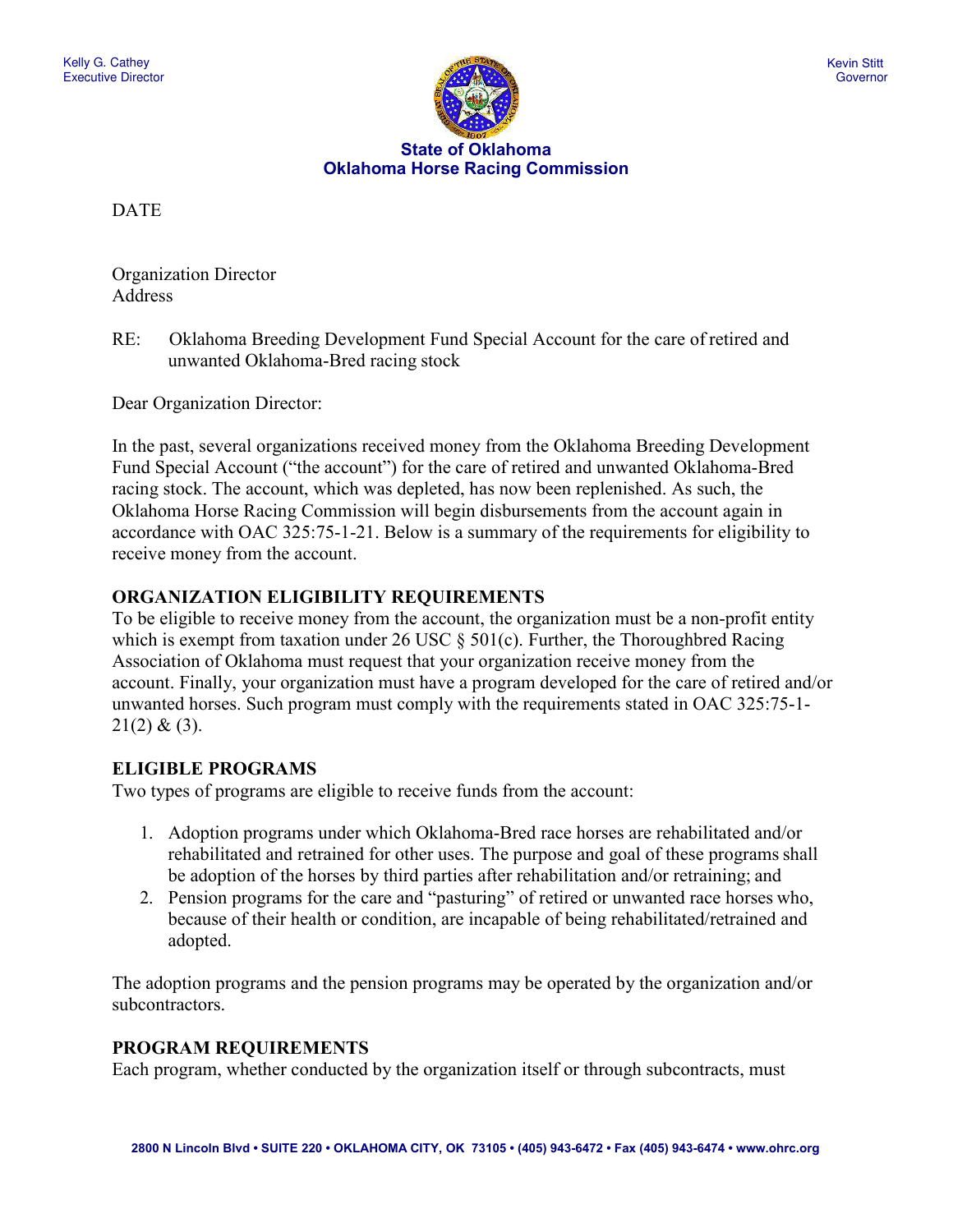Comply with the following requirements to be eligible:

- 1. The program must enable horses to have access to clean, palatable, safe water, and horses must be able to drink their fill of water at least twice a day;
- 2. The program is to maintain all horses in a body condition score of three or more using the body condition scoring system developed by Dr. Don Henneke of Texas A&M University;
- 3. The program shall permit horses to have free access to natural or constructed shelter that is well-ventilated with adequate space and free of hazards. Stabled horses should be allowed exercise daily;
- 4. The program should ensure that horses are free of significant health problems or receiving appropriate health care to prevent unnecessary discomfort and promote prompt return to well-being;
- 5. The program must ensure that horses receive adequate hoof care to allow horses to stand in a normal posture and move at all gaits without discomfort;
- 6. The organization and all subcontractors must allow random, unannounced inspections of their care operations and facilities by the Commission's Law Enforcement Division;
- 7. The organization and all subcontractors must file complete quarterly reports with the Commission on the form provided by the Commission; and
- 8. No horse in the organization's program shall be sent to slaughter.

# **RACING STOCK REQUIREMENTS**

To be eligible to participate in a program, racing stock must meet the following requirements:

- 1. The horse must be of a participating breed;
- 2. The horse must be registered in the Oklahoma-Bred Program;
- 3. The horse's last race or workout cannot have occurred more than twelve months prior to its entering into care in a program receiving funding under this rule;
- 4. Ownership of the horse and its registration papers must be turned over to and become the property of the organization or its designated subcontractor;
- 5. The horse shall never be raced again; and
- 6. Horses of an owner who has not previously placed a retired or unwanted horse in an adoption program or pension program receiving funding authorized in accordance with this rule will have priority over horses seeking to be placed in such an adoption or pension program whose owners have already placed two (2) or more horses in such an adoption program or pension program.

# **COMMISSION PROCEDURES**

The following procedures will be used by the Commission in awarding money from the account:

• No organization will be eligible to receive money unless the Thoroughbred Racing Association requests that the organization receive funds during that calendar year. Such requests must be made annually;

 $|\!\!\bigcirc\!\!|$